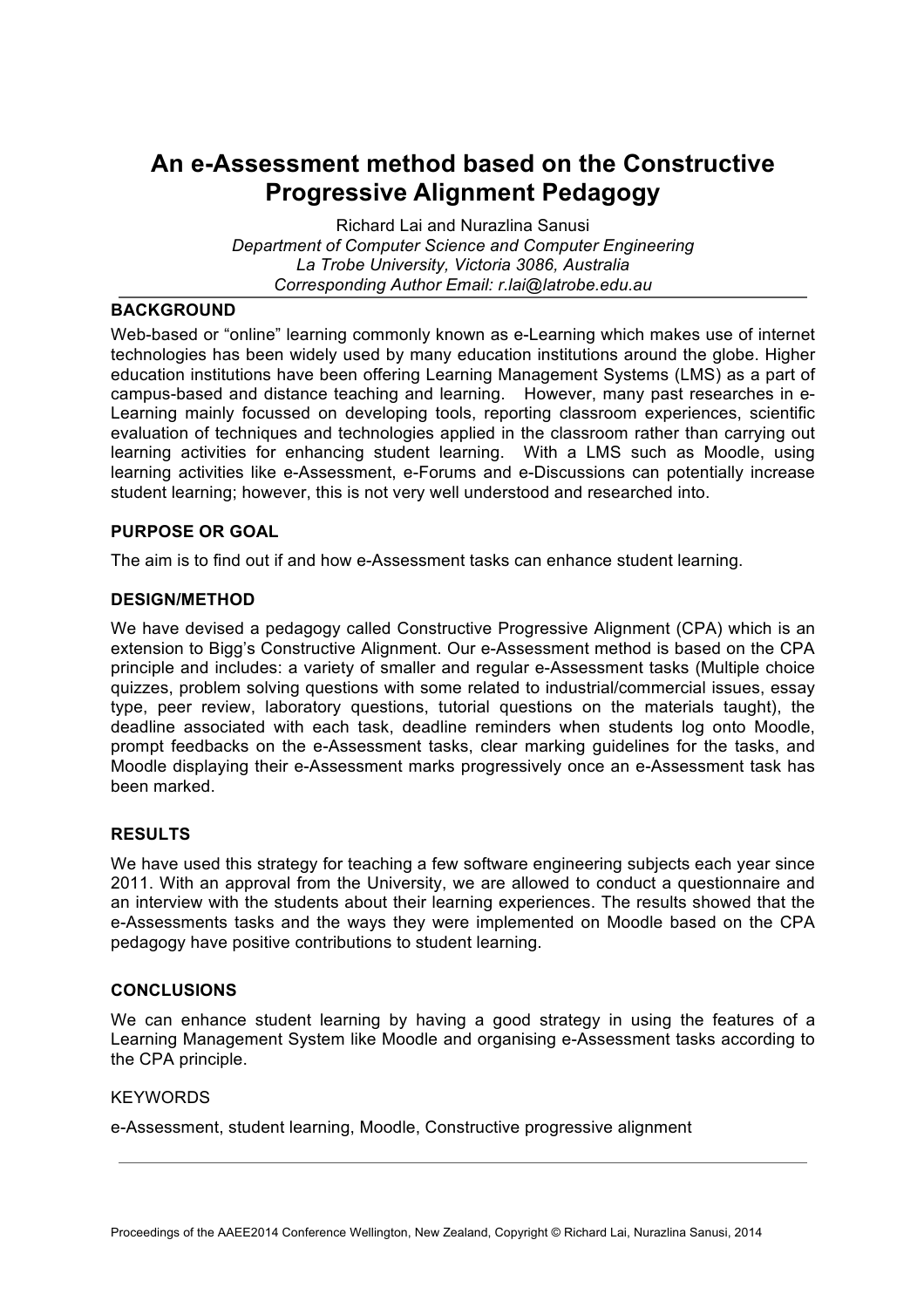#### **INTRODUCTION**

E-Learning system also known as Learning Management System (LMS) which makes use of internet technologies has been widely used by many education institutions around the globe. BlackBoard, WebCT, Moodle etc. are not only LMS tools that support e-teaching and learning but also support collaborative learning (Paechter et al 2010). Higher education institutions have responded by offering LMS as a part of everyday experience in campusbased and distance learning of teaching and learning. LMS supports blended learning that offers student the flexibility and accessibility in their learning. Blended learning is a combination of face-to-face and e-Learning practices (Derntl, et al, 2005;.Garrison, et al, 2004). Blended learning involves instruction and learning activities occurring both online and in classrooms. The effective uses of educational technologies remain as some of the central issues for both educators and researchers.

Research into the use of LMS mainly investigates students' perceptions of their learning regarding e-learning system's effectiveness. Several new technologies such as mobile computing, ubiquitous computing, ontology engineering, semantic web, grid computing, XML services have offered a kind of flexible educational platform for LMS. However, the uses of teaching technologies may not lead to a significant effect on student learning but they do support learning since they enhance students' learning experiences.

Computer-assisted assessment or e-Assessment has become an important part of LMS. Struyven et al. (2005) conducted a review on student's perceptions of online assessment in higher education and reported that there is a relationship between student's perceptions and their actions regarding the varieties of assessment modes. Based on an extensive review of literature, Buzzetto-More and Alade (2006) reported that assessment of student learning in an online environment required technology and e-learning strategies to determine the success. A study on student's perceptions with online delivery using a constructivist approach to learning was conducted by Hughes et al (2002). In their study, 220 students participated in an evaluation of online delivery; and they found that learning with web-based environment can improve their interests in learning.

E-Assessment has thus been identified as a good practice but little research has been conducted on how and to what extent e-Assessments contribute to student learning. With LMS such as Moodle, using learning activities like e-Assessment, e-Forums and e-Discussions can potentially increase student learning; however, this is not very well understood and researched into. The paper presents a method of using e-Assessment tasks for enhancing student learning. We have applied the method to teaching a few software engineering subjects; and their results are very positive but in this paper we are only able to include the results of a subject taught in 2011.

# **MOODLE**

Our University has been using Moodle as the LMS for teaching and learning since 2011. Moodle (Modular Object-Oriented Dynamic Learning Environment) (http://moodle.org) is an Open Source Course Management System (CMS), also known as a Learning Management System (LMS). It has become very popular among educators around the world as a tool for creating online dynamic web sites for their students. Moodle aims to give educators good tools to manage and promote learning, but there are many ways to use it. For instance, it has features that allow it to scale to very large deployments and hundreds of thousands of students, yet it can also be used for a primary school or an education hobbyist. Many institutions use it as their platform to conduct fully online courses, while some use it simply to augment face-to-face courses (known as blended learning). Many users love to use the activity modules (such as forums, databases and wikis) to build richly collaborative communities of learning around their subject matter (in the social constructionist tradition),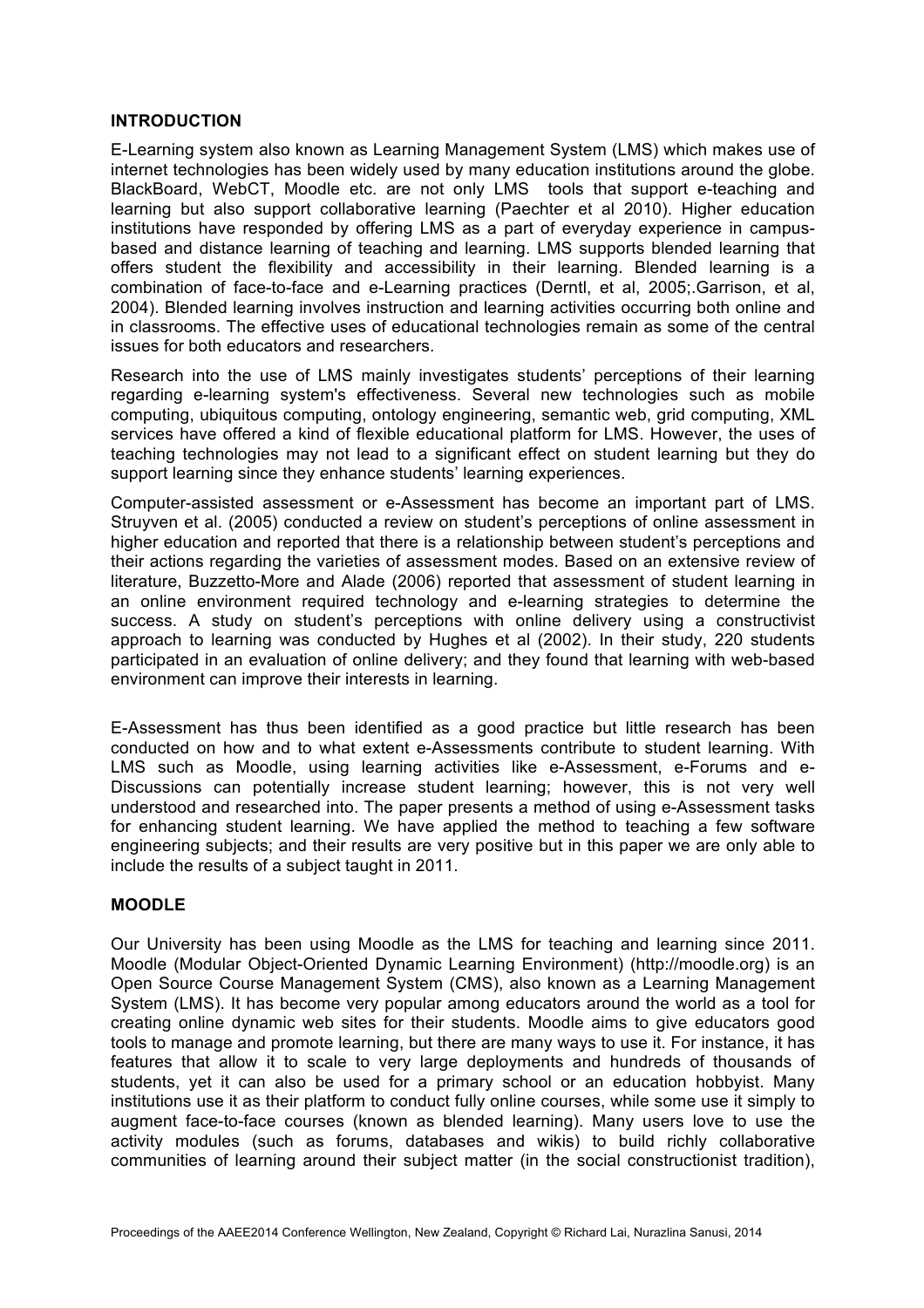while others prefer to use Moodle as a way to deliver content to students and assess learning using assignments or quizzes.

## **THE PEDAGOGICAL PRINCIPLE**

Constructive Alignment (CA) (Biggs 1996) is a popular pedagogy adopted in many universities in the world. "Constructive" refers to the principle of constructivism in learning which states that meaning is personal, it depends on motives, intentions, prior knowledge, etc., and learning is a way of interacting with the world; and "Alignment" refers to what a lecturer does to support students' learning activities in order to help them achieve the Intended Learning Outcomes (ILOs)

CA is largely a technique for teaching planning and design for learning. It makes the assumption that students will naturally carry out the learning activities and construct knowledge as long as the lecturer provides the teaching and learning activities to facilitate them to achieve the ILOs; however, in reality, there is no guarantee that it happens as students are human beings who do not behave like a robot which automatically obey what a lecture asks it to do. CA does not provide clear guidelines as to how we should develop or create teaching and learning activities to help students achieve the ILOs; it does not pay much attention to how students learn progressively; in other words, CA pays more attention to the curriculum design but lesser to the human aspects of students as learners. In addition, students' ILOs are often measured towards the end of the teaching period, typically by examination and a big assignment. Assignments and examinations might not be well conceived; and students might view them as urgent and resort to outside help.

We are thus motivated to devise a pedagogy called Constructive Progressive Alignment (CPA), an extension to the CA principle. CPA (Lai and Sanusi 2013a and 2013b) takes into consideration students' progressive learning behaviours. The meaning of "Constructive" and "Alignment" remain the same as in the CA context. "Progressive Alignment" means that a lecturer designs teaching activities that support students' progressive learning behaviours as well as their abilities to achieve the ILOs. With CPA, the ILOs are specified using the SOLO taxonomy (Biggs and Collis 1982) and the principle of gauging students' progression in learning is based on Shulman's table of learning (Shulman 2002).

Shulman's table of learning (2002) defines a six-stage learning process which consists of: (1) Engagement and Motivation; (2) Knowledge and Understanding; (3) Performance and Action; (4) Reflection and Critique; (5) Judgment and Design; and (6) Commitment and Identity. However, stages 5 and 6 refer to students' longer and life-long learning. We are of the opinion that we could improve higher education student learning if we just focus on the first four stages of Shulman's table of learning, given the fact that there are only a limited number of weeks in one semester for teaching a subject at an Australian university. We use the CPA method in conjunction with Moodle.

#### **THE e-ASSESSMENT METHOD**

The e-Assessment method for enhancing student learning consists of two parts: (1) designing the contents of the e-Assessment tasks to help students achieve the ILOs and to measure their performance in the ILOs; and (2) organizing the e-Assessment tasks in manners that help them achieve the ILOs progressively. The former is based on the CA principle; and the latter is centred around the CPA pedagogy which encompasses Shulman's first four stages of learning. In this paper, we focus on the latter part.

#### **Engagement and motivation**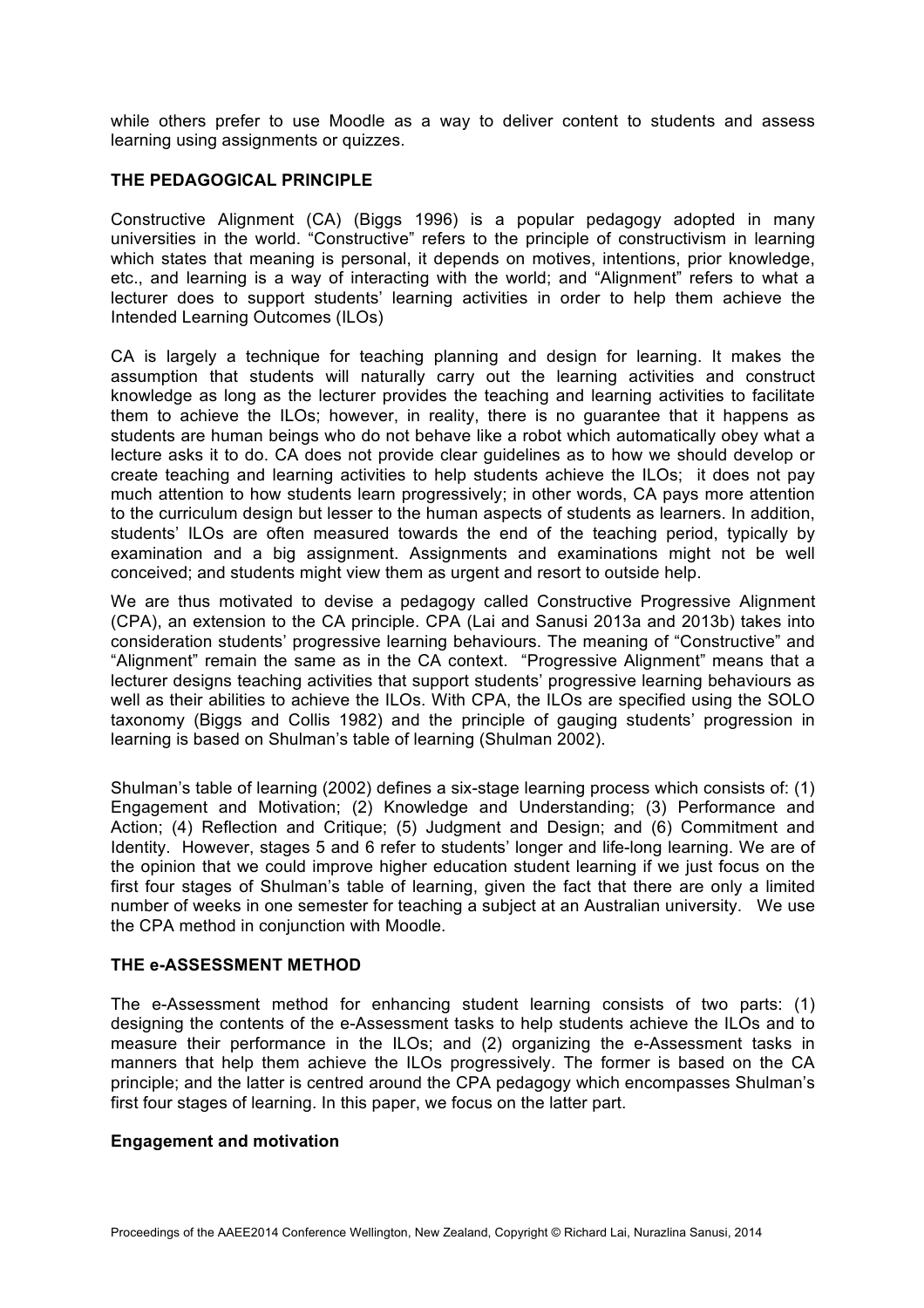Learning begins with student engagement, without which subsequent stages of learning will not succeed well. Given the fact that CA is based on the principle of constructivism which focuses on what students do for the purpose of learning, lecturers should design more assessment tasks for students for better student learning outcomes. At our University, examination usually constitutes between 70% and 80% of the full marks and assessable course work between 20% and 30%. In 2011, we applied to the University to have 60% for examination and 40% for the assessable course work for the subjects to which we have applied the CPA method; and they were approved. A bigger weighting given to assessable course work enables us to have more freedom to practise the CPA principle; and it also encourages students to be more engaged in their learning by doing more learning activities themselves (Lai et al 2013b).

All assessment tasks are conducted 100% on Moodle; that is there is absolutely no pen and paper submission. In this way, students are more engaged in their learning. The e-Assessment tasks are of different types and aim to enhance their engagement in learning as in general human beings like varieties and tend to get bored with just one thing quickly. We require students to do smaller e-Assessment tasks instead of one big assignment as students tend to be able to manage smaller tasks better; and they will not be so easily discouraged and be more encouraged in their learning. Students have to do the e-Assessment tasks regularly; for instance, tutorial work is to be submitted online weekly.

We consider the opinions of the students on the breakdown of the marks of all the e-Assessment tasks; this would engage them more learning the subject as they would feel more belonged to the class. We make weekly online announcements about assessment, tutorial/laboratory, marking criteria, seminar and talk, assessment results, etc. By doing so, it is aimed at helping students to be more organised and engaged in their studies.

## **Knowledge and Understanding**

In conjunction with Moodle, we organise the e-Assessment tasks in manners that promote student knowledge and understanding. Students are given smaller and regular e-Assessment tasks which are of different types. The e-Assessment tasks include Multiple choice quizzes, problem solving questions with some related to industrial/commercial issues, essay type, peer review, laboratory questions, tutorial questions on the material taught, etc. In addition, the following associated techniques also contribute to student knowledge and understanding: (1) the deadline of each task, (2) the deadline reminders when students log onto Moodle; (3) the prompt feedbacks on the e-Assessment tasks; (4) the clear marking guidelines for the tasks, and (5) the feature of Moodle displaying their e-Assessment marks progressively once an e-Assessment task has been marked.

Students are given an online quiz on the subject materials shortly after they have been taught in a lecture. The quizzes would contribute to students' knowledge as they get to see the gap in their understanding of the materials taught by receiving the feedbacks and the results of the quizzes quickly. Some e-Assessment tasks are designed to be related to reallife industrial/commercial issues; and they would contribute to the higher-order learning and understanding as they were able to see how the theories were put into practices.

Practitioners from the industry are invited to give guest lectures. The aim is to bring the real world into the class room. To increase students' knowledge and understanding, it is essential that they see how things are put into perspective with the industry and they are able to see the relationship between their career, the industry and currently what they are learning. We also design an e-Assessment task which is related to the guest lectures.

# **Performance and Action**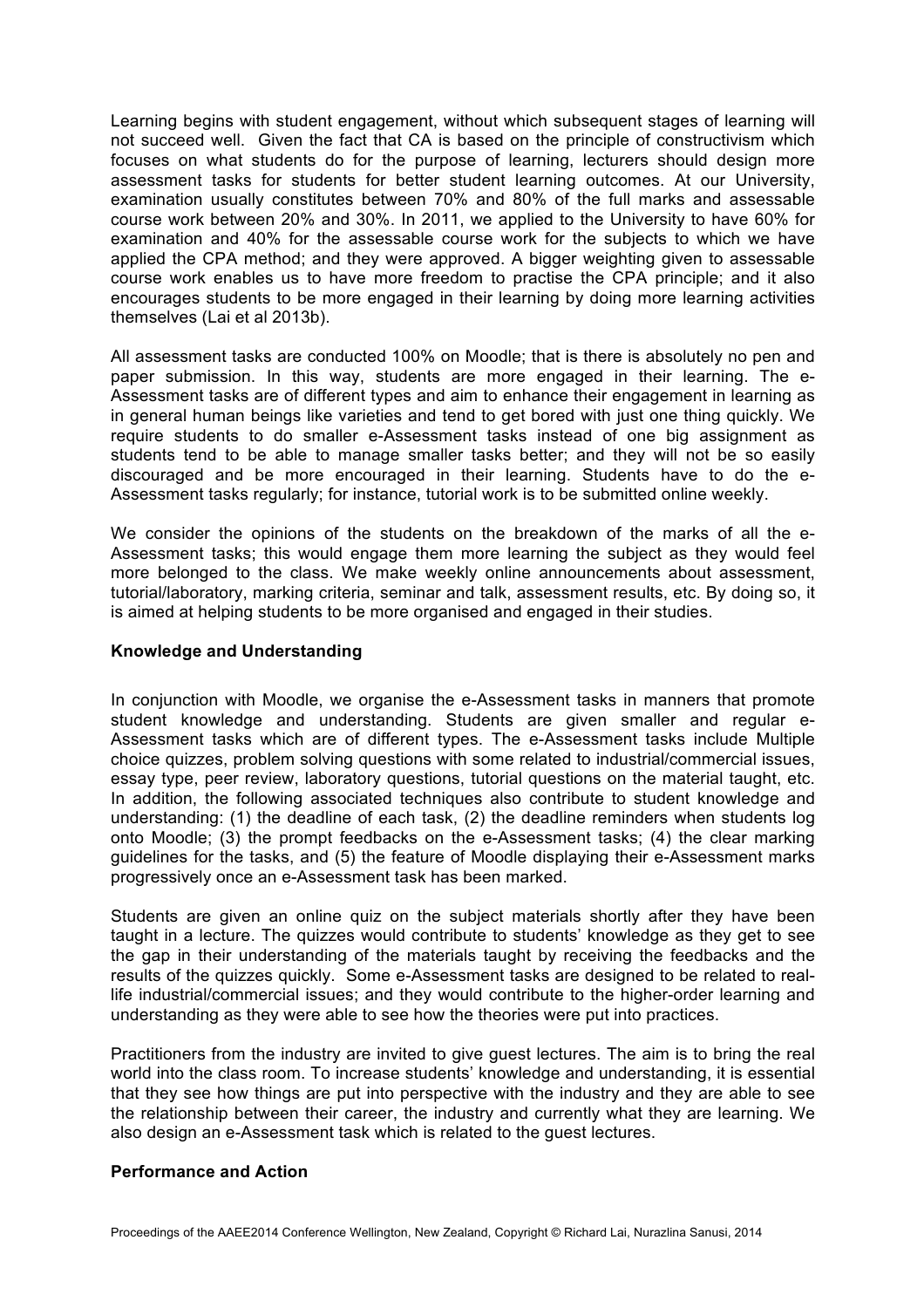Typically, students are given one or two weeks to complete a task; for instance, quiz is due at 9am of each Monday; tutorial at 9am of each Tuesday; laboratory at 9am of a Wednesday, and problem solving question at 9am on a Thursday. The regular deadlines get them into the habit of reviewing the teaching materials and putting their knowledge into action by doing their e-Assessment tasks. In addition, we use the following Moodle feature for helping students with respect to their performance and action: immediately after a student logged into the LMS, Moodle displayed the deadline of each of the e-Assessment tasks, serving as a reminder for them to take action to meet the deadlines and to take action in doing the tasks.

The marking guidelines are made explicitly to students; they are marked according to two main criteria: (a) evidence of effort; and (b) correctness; students will get full marks for a question which demonstrates these two criteria.

We send out weekly Moodle announcements reminding students about e-Assessment deadline, marking criteria, the availability of assessment results, general feedback on the assessment tasks, seminars and talks on topics that are relevant to them, what would be taught in the next lecture, and what would be done in the next laboratory/tutorial class. This would help students organize their studies better.

Moodle displays a summary of the marks for all the e-Assessment tasks submitted by a student. This feature of Moodle is very useful for helping students take action of their learning. As time goes by, students see their cumulative marks and know how well they have been performing. Should it be the case that they are not doing too well, the poor cumulative marks remind them to work harder in the remaining part of the semester. This is one of the distinct advantage of having smaller and regular e-Assessment tasks instead of a big one. In the latter case, students only get to know their performance in their subject and receive feedbacks on their work towards the end of the semester. By that time, perhaps there is not much that they can do about their learning.

#### **Reflection and Critique**

An e-Quiz submission is marked by Moodle and the results could be returned to the students very quickly after its deadline was closed. As for other types of e-Assessment, we aim to finish marking them and releasing the results as quickly as possible, usually within two weeks after they have been submitted; and we provide feedback on their work through Moodle. In addition, we also discuss with the students the answers to each of the e-Assessment tasks during tutorial/laboratory classes. By doing so, students reflect on their work by knowing where they have done wrong and how they can improve.

We choose a suitable e-Assessment task which can be used for peer review by the students themselves. We display each of the students' answers (with the name of the student removed) on Moodle; each student is asked to review other students' answers by using a five-point *Likert*-type scale (with 5 being excellent, 4 very good, 3 good, 2 average and 1 poor). In this way, each student gets to reflect on his/her own work by comparing it with others'. In addition, each student is required to give a five minute presentation on an e-Assessment topic and his/her performance in the presentation is judged by his/her fellow classmates and the lecturer. In preparing for the presentation, each student would reflect on his/her learning and receive critique on his/her work from others during his/her presentation. Each student receives a peer review score as a part of his/her assessable work.

We also have e-Assessment essay tasks which are aimed at helping students reflect on their learning as they have to crystalize their thoughts by reviewing most of the previous teaching material in order to be able to do the task.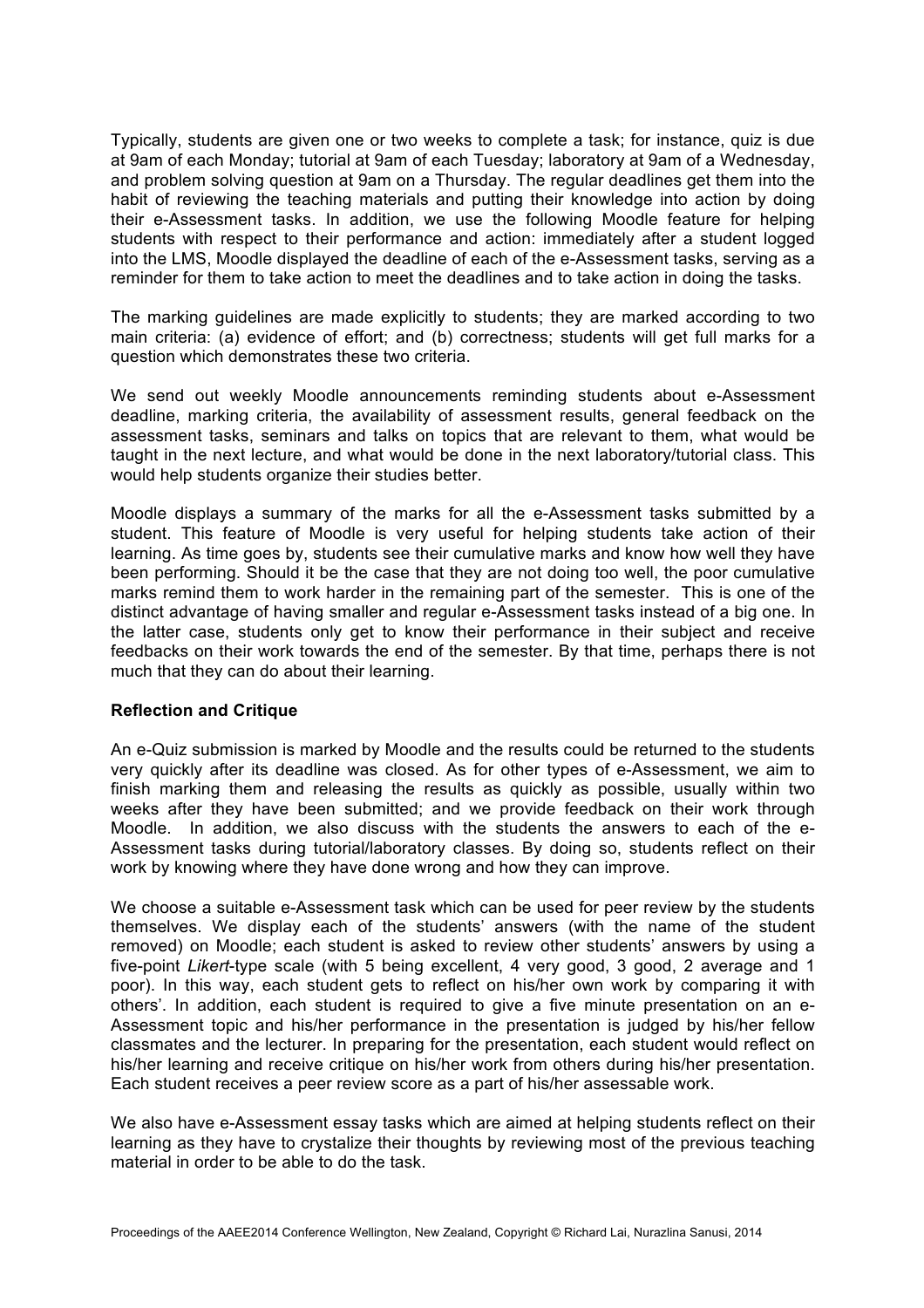## **STUDENT QUESTIONNAIRES**

We have received an approval from the Ethics committee of the University to conduct a survey amongst the XXX students about their learning experiences, where XXX is the name of the subject to which we have applied the CPA method. The approval number is FHEC11/R49. A questionnaire form was designed to find out the learning experiences of the students. The form was handed out to the students during the laboratory/tutorial class of the last week of the semester. The form consisted of 21 statements. Students were asked to assess how true each of these statements was to them by selecting one of the following against it: (i) SA- Strongly Agree (represented by a score of 5); (ii) A - Agree (represented by a score of 4); (iii) N - Neutral (represented by a score of 3); (iv) D - Disagree (represented by a score of 2); and (v) SD - Strongly Disagree (represented by a score of 1).

In order to preserve the integrity of the data and the data collection process, the forms were collected by another academic staff (suppose David was his name) rather than the lecturer. David collected all the forms and put them in an envelope in his office. He then stamped on each of the survey forms a departmental chop with his signature and the date of the signature. When we were ready to do the analysis, we worked on the signed and stamped survey forms. We have used this strategy for teaching a few software engineering subjects each year since 2011 and have conducted the questionnaires amongst the students of these subjects. In this paper, we include the results of the subject CSE3MQR taught in 2011. There were 27 students who enrolled in CSE3MQR in 2011; and there were 20 who filled in the questionnaire form. After the end of the 2011 semester, ten students participated in an individual interview, informing us about their learning experiences.

# DISCUSSION OF THE RESULTS

Though all the data are not able to be shown, we include in Tables 1,2,3 and 4 the results for 2 of the statements related to e-Assessment with respect to: (a) Engagement and Motivation; (b) Knowledge and Understanding; (c) Performance and Action; and (d) Refection and Critique. The results for each of the questionnaires were analyzed and the Average Score (AS) for each of the statements was computed. The AS ranged from 4.1 to 4.6.

For (a), it is found: (i) that getting students involved in deciding the breakdown of marks for the e-assessment tasks helps student engage in the subject because they feel that their opinions are valued, that their interest in the subject grow and that they think more about how to score more marks; (ii) that smaller and regular e-assessment tasks motivate students to learn better as compared to one big assignment because they do not easily forget what they have learned from the weekly lectures when whereas they would for doing one big assignment and that the tasks can be easily understood by the students as it is easier and takes lesser amount of time for them to revise the materials taught.

For (b), it is discovered: (i) that an online quiz given immediately after a weekly lecture helps students increase their knowledge and understanding because they get to test their understanding immediately, learn from their wrong answers, review the lecturing materials better, seek clarifications from the lecturer/tutor quickly about any parts that they are not clear about; and (ii) that tasks on industrial/commercial issues helps them understand the materials taught better because they can reason about why certain things happen in the real world, and apply the knowledge to real-world problem in future.

For (c), the findings are: (i) that the regular deadline associated with each task helps students perform and take actions in their learning because they would study more consistently and review the lecture notes, and develop a more systematic way of organizing their studies; (ii) that clear marking guidelines for each of the e-Assessment tasks motivate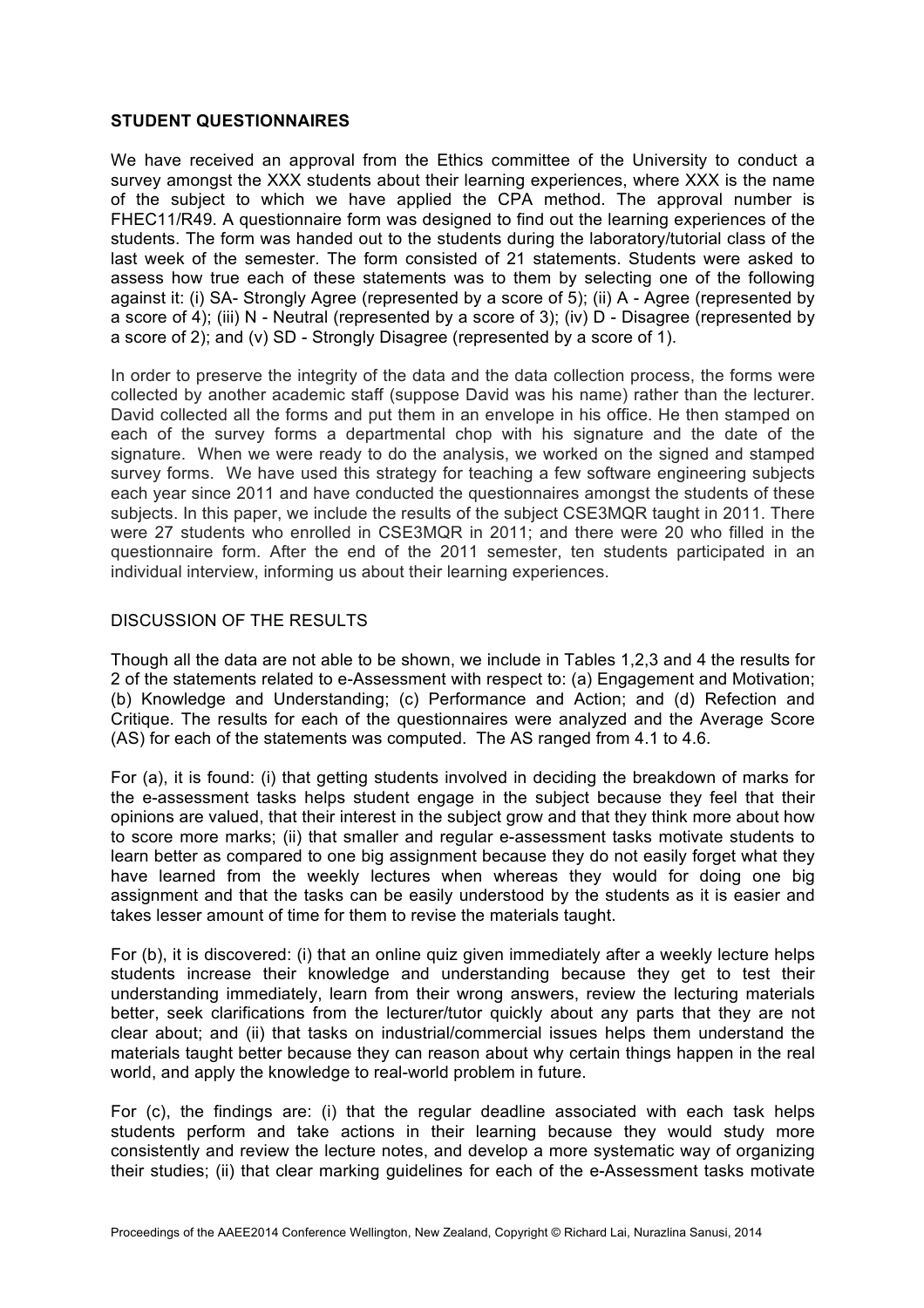them to do their best because they guide students to produce better answers, give them the idea of how to score good marks, and enable them to do the specific tasks more clearly.

Table 1**:** Students' e-Assessment experiences with respect to Engagement and Motivation

| Statement                                                                                                                                                                                                                                     | AS  | Main points of students' responses to the statement                                                                                                                                                                                                                                                                                                                                                                                                                   |
|-----------------------------------------------------------------------------------------------------------------------------------------------------------------------------------------------------------------------------------------------|-----|-----------------------------------------------------------------------------------------------------------------------------------------------------------------------------------------------------------------------------------------------------------------------------------------------------------------------------------------------------------------------------------------------------------------------------------------------------------------------|
| I think doing a variety<br>1.<br>smaller e-Assessment<br>Ωf<br>tasks has motivated me to<br>learn the subject materials<br>better, as compared to doing<br>one big assignment.                                                                | 4.4 | • It is easy to do assignments that were relevant to weekly<br>lecture notes.<br>It is easier to grasp the concepts.<br>$\bullet$<br>It makes me revise what I gave learned in the classroom<br>٠<br>It is easier to understand and to remember the important<br>٠<br>points.<br>It is quicker to learn and needs lesser amount of revision.<br>It helps me stay on track of the subject and I forget what I<br>$\bullet$<br>have learned for doing a big assignment. |
| 2 <sup>1</sup><br>The<br>fact<br>that<br>the<br>considered<br>lecturer<br>our<br>opinions on the breakdown of<br>marks<br>the<br>οf<br>the<br>$e-$<br>Assessment<br>tasks<br>has<br>motivated me to learn and<br>engage more in this subject. | 4.3 | • I can plan the strategy to get better mark.<br>• I could plan my study better.<br>• I could plan how to score well for particular assignments<br>• My opinion was considered in determining the breakdown<br>of the assessment marks.<br>• The discussion makes me more interested in learning the<br>subject.                                                                                                                                                      |

Table 2**:** Students' e-Assessment experiences with respect to Knowledge and Understanding

| Statement                                                                                                                                                                                                                                           | AS  | Main points of students' responses to the statement                                                                                                                                                                                                                                                                                                                                                                                                                                                                                                                                  |
|-----------------------------------------------------------------------------------------------------------------------------------------------------------------------------------------------------------------------------------------------------|-----|--------------------------------------------------------------------------------------------------------------------------------------------------------------------------------------------------------------------------------------------------------------------------------------------------------------------------------------------------------------------------------------------------------------------------------------------------------------------------------------------------------------------------------------------------------------------------------------|
| 1. The fact that the<br>lecturer<br>gave<br>an<br>online quiz on the<br>subject<br>materials<br>immediately<br>after<br>they<br>have<br>been<br>taught<br>during<br>a<br>lecture<br>has<br>contributed to<br>my<br>better understanding<br>of them. | 4.6 | I can ask lecturer to explain the question which I have answered<br>$\bullet$<br>wrongly, based on the immediate results published on Moodle.<br>I can test my understanding of the concepts just taught in the<br>٠<br>lecture.<br>I can learn from my mistakes based on the immediate results and<br>$\bullet$<br>feedbacks.<br>This activity enables me to know the points that I missed out<br>٠<br>during the lecture.<br>I learn more about the concepts just taught.<br>٠<br>I can test my understanding and it is a good idea to have such an<br>٠<br>activity in the class. |
| 2.<br>I think the e-<br>Assessment task on<br>real-life industrial or<br>commercial<br><i>issues</i><br>have contributed to<br>higher-order<br>my<br>and<br>learning<br>understanding.                                                              | 4.3 | It prepared me to face the real world and real life problems.<br>٠<br>I can apply the knowledge I gained from doing the assignments in<br>future at work.<br>I learned about the real-world situation.<br>$\bullet$<br>I could reason with myself why certain things happened in the real<br>٠<br>world.<br>I get to learn how to handle the real-life problem.<br>It makes me understand more of the world issues.<br>It gives me ideas of what is happening in the real world.                                                                                                     |

For (d), it is found: (i) that peer online and presentation reviews of other students' e-Assessment submissions help students reflect on their learning because there is an increase in interactions amongst fellow students and teaching staff, they get to know other's answers and make them review their own answers more; (ii) that essay type of e-assessment help them reflect on their knowledge because they need to construct the answers based on their understanding, to use whatever knowledge to do the assignments., and to apply all the knowledge they have learned about the subject.

## **CONCLUSIONS**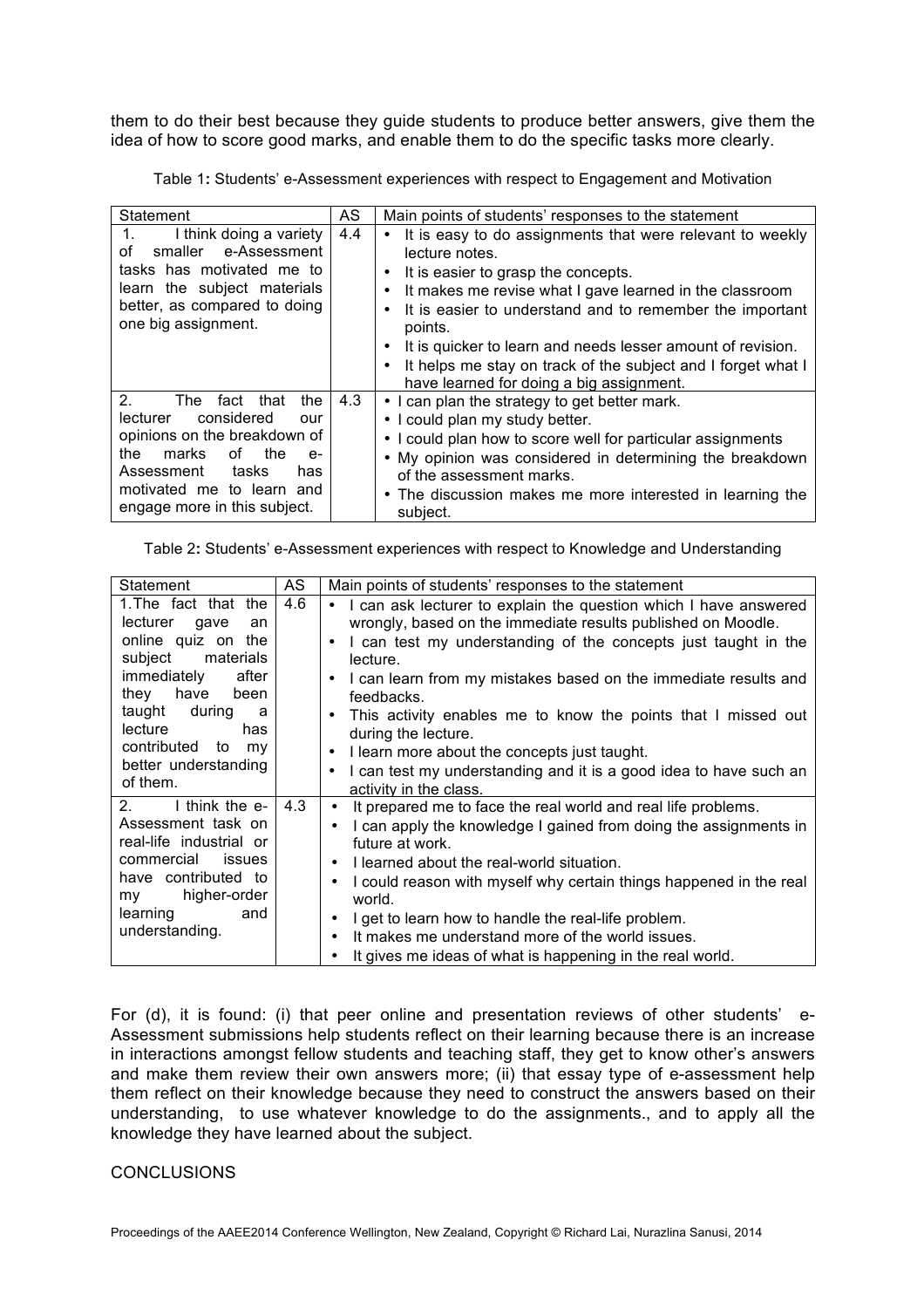In the past, researches in e-Learning mainly focused on developing tools, reporting classroom experiences, scientific evaluation of techniques and technologies applied in the classroom rather than carrying out learning activities for enhancing student learning. Bigg contends that students learn by what they do rather than what a lecturer does; so it makes more sense for a lecturer to pay more attention to his/her assessment activities. In this paper, we have presented a method for enhancing student learning using e-Assessment tasks. The method is based on: (1) the CPA pedagogical principle; (2) organizing the e-Assessment tasks according to Shulman's first four stages of learning; and (3) making better uses of the Moodle features.

Table 3**:** Students' e-Assessment experiences with respect to Performance and Action

| Statement                          | AS  | Main points of students' responses to the statement            |
|------------------------------------|-----|----------------------------------------------------------------|
| I always like to<br>1.             | 4.3 | • I have to do research before doing the task.                 |
| meet the deadline of each          |     | • I have to review my lecture notes.                           |
| the e-Assessment<br>Ωf             |     | • It made me study the subject consistently.                   |
| tasks of this subject              |     | • I am then trained to have a systematic way of studying.      |
| because they in general            |     | • I can organize my studies better.                            |
| help me understand the             |     | • I have to force myself to study the subject because I do not |
| materials better.                  |     | want to lose mark for late submission.                         |
| $\mathcal{P}$<br>I think the clear | 4.2 | They guided me to produce better answer.                       |
| marking guidelines<br>for          |     | I know how to score and get good marks.                        |
| each<br>the<br>0t<br>$e-$          |     | They gave me the idea of how to score good marks.              |
| Assessment tasks have              |     | They enable me to do the specific tasks easily and more        |
| helped motivate me to do           |     | clearly.                                                       |
| my best.                           |     | I know how to produce good answers.                            |

Table 4**:** Students' e-Assessment experiences with respect to Reflections and Critiques

| Statement                                                                                                                                                                                                                  | AS  | Main points of students' responses to the statement                                                                                                                                                                                                                                                                                                             |
|----------------------------------------------------------------------------------------------------------------------------------------------------------------------------------------------------------------------------|-----|-----------------------------------------------------------------------------------------------------------------------------------------------------------------------------------------------------------------------------------------------------------------------------------------------------------------------------------------------------------------|
| I think the online<br>presentation reviews<br>and<br>e-Assessment<br>οf<br>mv<br>submissions<br>have<br>increased<br>learning<br>my<br>due to the interactions<br>involved with the lecturer<br>and other fellow students. | 4.1 | get to know others' thoughts and how they did the<br>assignments.<br>They increased my confidence.<br>They made me investigate the topic more.<br>I believed mire interactions will make me learn more.<br>They made me prepare myself and review the lecture notes<br>before I participated.<br>The interactions make me feel more belonged to the class.<br>٠ |
| 2.<br>think<br>the<br>$e-$<br>Assessment essay tasks<br>have helped me reflect on<br>the subject materials and<br>increase<br>hence<br>my<br>understanding of them.                                                        | 4.3 | • I need to construct the answers based on my understanding of<br>the lecture notes and other reading materials.<br>• I have to use whatever knowledge to do the assignments.<br>• They made me prepare for the examination.<br>• They made me apply all the knowledge I have learned about<br>the subject.                                                     |

We are of the opinion that student learning is guided by pedagogical principle rather than technology while the latter supports the former. In our work, the CPA principle plays an important role of promoting student learning. Having the appropriate uses of web-based system features, students are motivated to participate in learning and will increase their learning. Notably, our method does not involve creating new learning technology nor new LMS functionalities. Our work is in agreement with a recommendation made by Buzzetto-More et al (2006), which says "Lecturers are to design teaching and learning activities that help students construct their knowledge. It is critical for instructors to aid students' and build them for learning and teaching with knowledge acquisition in technology to support learning with different type of assessments."